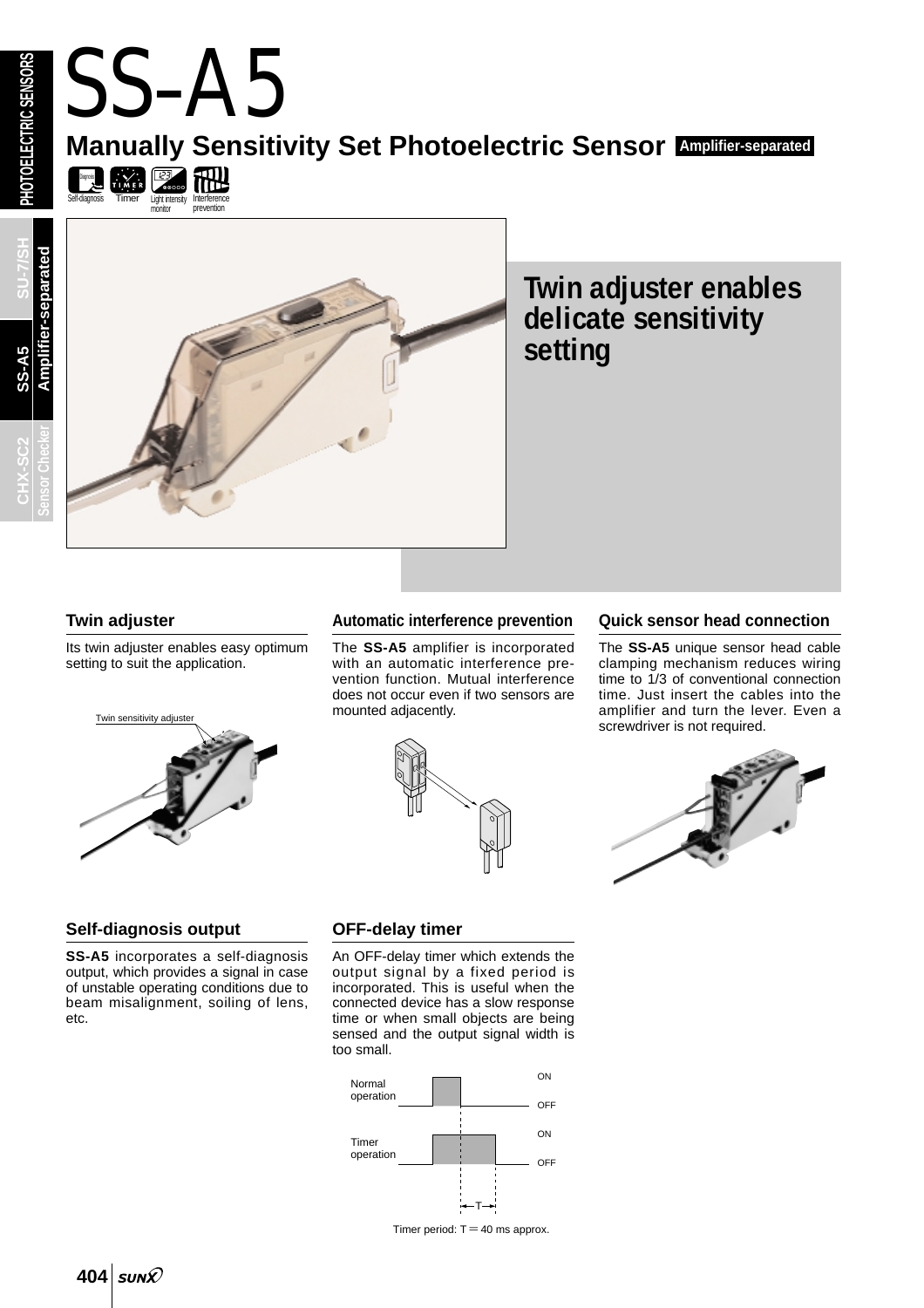**PHOTOELECTRIC SENSORS**

**PHOTOELECTRIC SENSORS** 

**SS-A5**

**CHX-SC2 SU-7/SH**

### **APPLICATIONS**

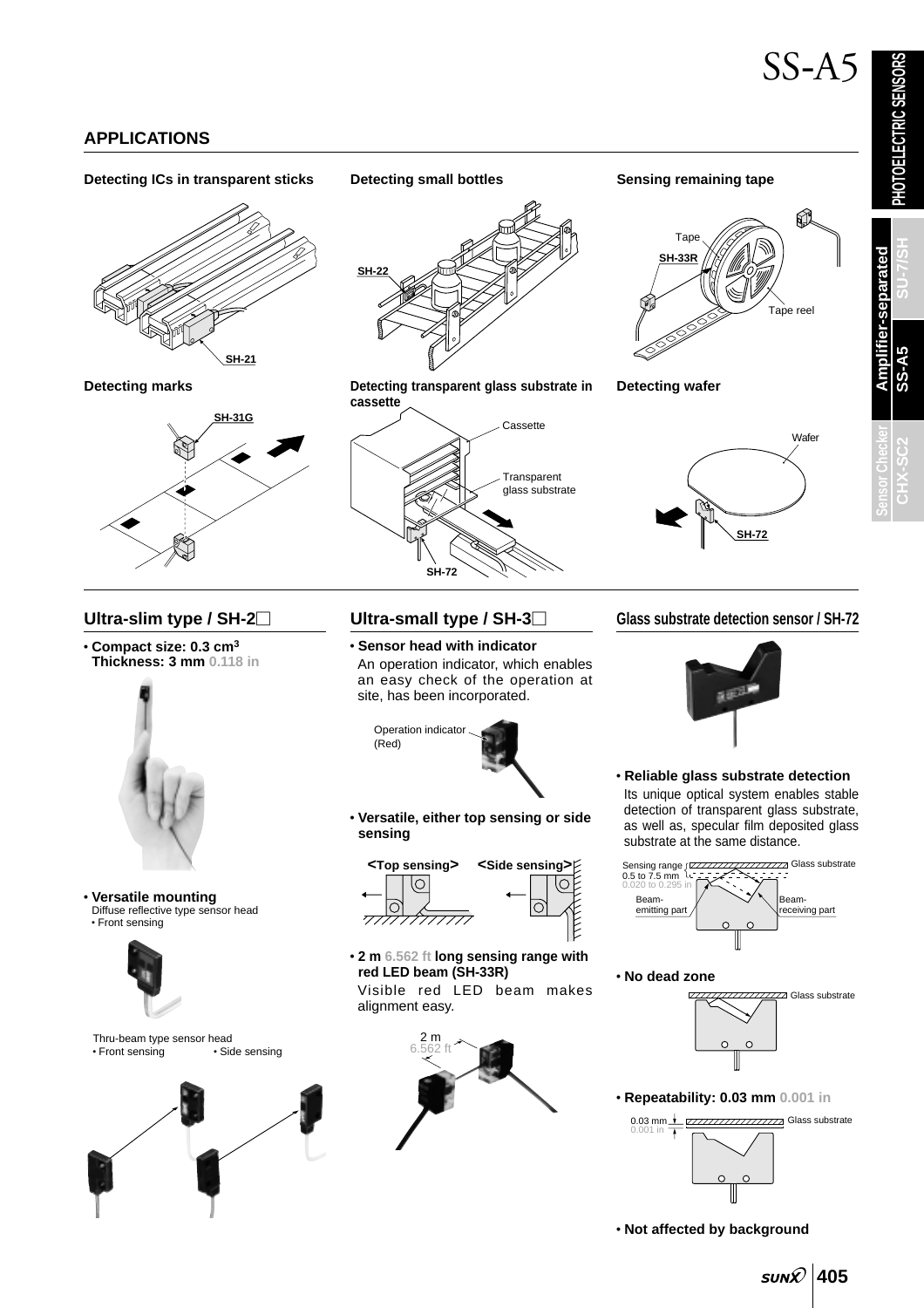# SS-A5

## **ORDER GUIDE**

#### **Amplifiers**



**Sensor Checker**

CHX-SC2

**PHOTOELECTRIC SENSORS**

PHOTOELECTRIC SENSORS



**Accessory** • **MS-DIN-1** (Amplifier mounting bracket)



#### **Sensor heads**

| <b>Type</b>                               |                                           | Appearance                     | Sensing range                                                     | Model No.     | Emitting<br>element | Operation<br>indicator |
|-------------------------------------------|-------------------------------------------|--------------------------------|-------------------------------------------------------------------|---------------|---------------------|------------------------|
| Ultra-slim                                | Front<br>sensing<br>Thru-beam             | Π                              | 300 mm 11.811 in                                                  | <b>SH-21</b>  | <b>Infrared LED</b> |                        |
|                                           | Side<br>sensing                           | ⊠<br>$\circ$<br>ାବା<br>$\circ$ |                                                                   | <b>SH-21E</b> |                     |                        |
|                                           | Diffuse<br>reflective<br>Front<br>sensing |                                | 50 mm 1.969 in                                                    | <b>SH-22</b>  |                     |                        |
|                                           | Thru-beam                                 |                                | 1 m 3.281 ft                                                      | <b>SH-31R</b> | Red LED             |                        |
|                                           |                                           | 乳<br>তা                        | 100 mm 3.937 in                                                   | <b>SH-31G</b> | Green LED           |                        |
| Ultra-small                               |                                           |                                | 2 m 6.562 ft                                                      | <b>SH-33R</b> |                     | Incorporated           |
|                                           | Diffuse<br>reflective                     | б                              | 100 mm 3.937 in                                                   | <b>SH-32R</b> | Red LED             |                        |
| substrate<br>detection<br>sensor<br>Glass |                                           | $\Rightarrow$<br>lo            | 0.5 to 7.5 mm 0.020 to 0.295 in<br>(with transparent glass sheet) | <b>SH-72</b>  | Infrared LED        |                        |

### **OPTIONS**

| Designation                                                                                                                                                                                         | Model No. | Description                                                |                   |                  |                |                    |                                        |  |
|-----------------------------------------------------------------------------------------------------------------------------------------------------------------------------------------------------|-----------|------------------------------------------------------------|-------------------|------------------|----------------|--------------------|----------------------------------------|--|
|                                                                                                                                                                                                     | OS-SS3    | This is a convenient slit mask having four types of slits. |                   |                  |                |                    |                                        |  |
|                                                                                                                                                                                                     |           | Slit size                                                  | Fitting           | Sensing range    | Min.           |                    |                                        |  |
| Slit mask                                                                                                                                                                                           |           |                                                            |                   | <b>SH-31R</b>    | <b>SH-31G</b>  | <b>SH-33R</b>      | sensing<br>object                      |  |
| For SH-31R,<br>SH-31G and                                                                                                                                                                           |           | $0.5 \times 3$ mm<br>$0.020 \times 0.118$ in               | One side          | 500 mm 19.685 in | 50 mm 1.969 in | 750 mm 29.528 in   | $63$ mm $60.118$ in                    |  |
| $SH-33R$ only                                                                                                                                                                                       |           |                                                            | <b>Both sides</b> | 250 mm 9.843 in  | 25 mm 0.984 in | 400 mm 15.748 in   | $0.5$ X 3 mm $0.020$ $\times$ 0.118 mm |  |
|                                                                                                                                                                                                     |           | $1 \times 3$ mm<br>$0.039 \times 0.118$ in                 | One side          | 700 mm 27.559 in | 70 mm 2.756 in | 1,000 mm 39.370 in | $63$ mm $60.118$ in                    |  |
|                                                                                                                                                                                                     |           |                                                            | Both sides        | 500 mm 19.685 in | 50 mm 1.969 in | 750 mm 29.528 in   | $11$ X 3 mm $0.039$ $\times$ 0.118 mm  |  |
| Sensor head<br>mounting bracket<br>Mounting bracket for the ultra-small sensor head<br><b>MS-SS3-1</b><br>For the ultra-<br>(The thru-beam type sensor head needs two brackets.)<br>small type only |           |                                                            |                   |                  |                |                    |                                        |  |
| Amplifier<br>mounting bracket                                                                                                                                                                       | $MS-FX-1$ | Mounting bracket for SS-A5                                 |                   |                  |                |                    |                                        |  |
| Sensor checker<br>It is useful for beam alignment of thru-beam type sensors. The optimum<br>CHX-SC2<br>receiver position is given by indicators, as well as an audio signal.<br>(Note)              |           |                                                            |                   |                  |                |                    |                                        |  |

Note: Refer to  $p.414$  for details of the sensor checker **CHX-SC2**.

406 *sun* $\Omega$ 

**Slit mask** • **OS-SS3** The sensor head and the slit • **MS-SS3-1** mic concernication and the concernication



**Amplifier mounting bracket**



#### **Sensor head mounting bracket**



Two M3 (length 12 mm 0.472 in) screws with washers are attached.







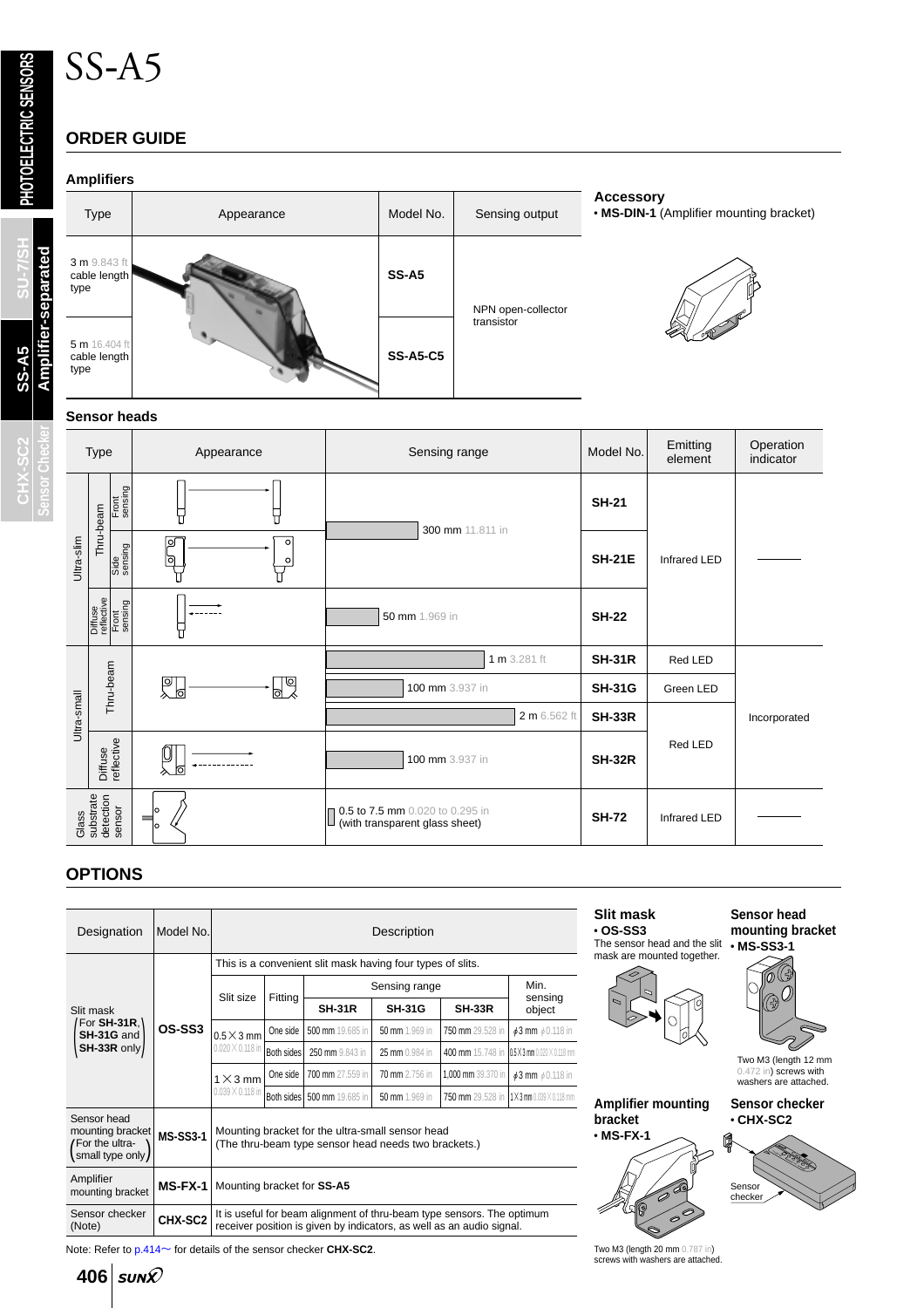# SS-A5

**SPECIFICATIONS** Refer to [p.394](#page-8-0) $\sim$  for sensing characteristics.

**Sensor heads**

| <b>Type</b>              |                                                  | Ultra-slim                                                                                                                                                                                                      |                                                                                                                                                          |                                                                                                                                    | Ultra-small                                                                                                                              |                                                                                                                                   |                                                                                                                                                |                                                         | Glass                                                                                                       |  |
|--------------------------|--------------------------------------------------|-----------------------------------------------------------------------------------------------------------------------------------------------------------------------------------------------------------------|----------------------------------------------------------------------------------------------------------------------------------------------------------|------------------------------------------------------------------------------------------------------------------------------------|------------------------------------------------------------------------------------------------------------------------------------------|-----------------------------------------------------------------------------------------------------------------------------------|------------------------------------------------------------------------------------------------------------------------------------------------|---------------------------------------------------------|-------------------------------------------------------------------------------------------------------------|--|
|                          |                                                  | Thru-beam                                                                                                                                                                                                       |                                                                                                                                                          | <b>Diffuse</b>                                                                                                                     | Thru-beam                                                                                                                                |                                                                                                                                   |                                                                                                                                                | <b>Diffuse</b>                                          | substrate<br>detection                                                                                      |  |
|                          |                                                  | Front sensing Side sensing                                                                                                                                                                                      |                                                                                                                                                          | reflective                                                                                                                         | <b>Red LED</b>                                                                                                                           | Green LED                                                                                                                         | <b>Red LED</b>                                                                                                                                 | reflective                                              | sensor                                                                                                      |  |
| Item                     | Model No.                                        | <b>SH-21</b>                                                                                                                                                                                                    | <b>SH-21E</b>                                                                                                                                            | <b>SH-22</b>                                                                                                                       | <b>SH-31R</b>                                                                                                                            | <b>SH-31G</b>                                                                                                                     | <b>SH-33R</b>                                                                                                                                  | <b>SH-32R</b>                                           | <b>SH-72</b>                                                                                                |  |
|                          | Applicable amplifier                             |                                                                                                                                                                                                                 | <b>SS-A5</b>                                                                                                                                             |                                                                                                                                    |                                                                                                                                          |                                                                                                                                   |                                                                                                                                                |                                                         |                                                                                                             |  |
|                          | Sensing range                                    | 300 mm<br>11.811 in                                                                                                                                                                                             |                                                                                                                                                          | 50 mm<br>1.969 in<br>(Note 1)                                                                                                      | 1 <sub>m</sub><br>3.281 ft                                                                                                               | 100 mm<br>3.937 in                                                                                                                | 2 <sub>m</sub><br>6.562 ft                                                                                                                     | 100 mm<br>3.937 in<br>(Note 1)                          | 0.5 to 7.5 mm<br>0.020 to 0.295 mm<br>with transparent<br>glass substrate                                   |  |
|                          | Sensing object                                   | Min. $\phi$ 0.3 mm $\phi$ 0.012 in opaque object<br>(under the optimum condition)<br>(Note 2)                                                                                                                   |                                                                                                                                                          | Min. $\phi$ 0.3 mm<br>$\phi$ 0.012 in<br>copper wire<br>with 3 mm $0.012$ in<br>setting distance<br>and at the max.<br>sensitivity | Min. $61$ mm $60.039$ i<br>opaque object<br>I with 1 m 3.281 ft t<br>setting distance<br>and at the opti-<br>mum sensitivity<br>(Note 3) | Min. ¢1 mm ¢0.039 i<br>opaque object<br>with 100 mm<br>3.937 in setting<br>distance and at the<br>optimum sensitivity<br>(Note 3) | Min. $\phi$ 1 mm $\phi$ 0.039in<br>opaque object<br>/ with 2 m 6.562 ft<br>setting distance<br>and at the opti-<br>mum sensitivity<br>(Note 3) | Opaque,<br>translucent or<br>transparent<br>object      | $\square$ 24 mm<br>$0.945$ in or<br>more trans-<br>parent glass,<br>aluminum-<br>evaporated<br>mirror, etc. |  |
|                          | <b>Hysteresis</b>                                |                                                                                                                                                                                                                 |                                                                                                                                                          | 15 % or less<br>of operation<br>distance                                                                                           |                                                                                                                                          |                                                                                                                                   | 15 % or less<br>of operation<br>distance                                                                                                       | 5 % or less<br>of operation<br>distance                 |                                                                                                             |  |
|                          | Repeatability<br>(perpendicular to sensing axis) | 0.03 mm 0.001 in or less                                                                                                                                                                                        |                                                                                                                                                          | $0.15$ mm<br>$0.006$ in<br>or less                                                                                                 | 0.1 mm 0.004 in or less                                                                                                                  |                                                                                                                                   | $0.5$ mm<br>$0.020$ in<br>or less                                                                                                              | $0.03$ mm $0.001$ in<br>or less<br>(along sensing axis) |                                                                                                             |  |
| Operation indicator      |                                                  |                                                                                                                                                                                                                 |                                                                                                                                                          |                                                                                                                                    | (lights up when the sensing output of the amplifier is ON,)<br>incorporated on the emitter of the thru-beam type sensor head)<br>Red LED |                                                                                                                                   |                                                                                                                                                |                                                         |                                                                                                             |  |
|                          | Protection                                       | <b>IP62 (IEC)</b>                                                                                                                                                                                               |                                                                                                                                                          |                                                                                                                                    | <b>IP66 (IEC)</b>                                                                                                                        |                                                                                                                                   |                                                                                                                                                |                                                         |                                                                                                             |  |
| Environmental resistance | Ambient temperature                              | $-10$ to $+60$ °C $+14$ to $+140$ °F (Note 4)<br><b>Storage: <math>-20</math> to <math>+70</math> °C</b> $-4$ to $+158$ °F                                                                                      |                                                                                                                                                          |                                                                                                                                    | $-25$ to $+60$ °C $-13$ to $+140$ °F (Note 4)<br><b>Storage: <math>-30</math> to <math>+70</math> °C</b> $-22$ to $+158$ °F              |                                                                                                                                   |                                                                                                                                                |                                                         | $-$ 10 to $+$ 60 °C<br>$+$ 14 to $+$ 140 °F<br>(Note 4)<br>(including storage)                              |  |
|                          | Ambient humidity                                 |                                                                                                                                                                                                                 |                                                                                                                                                          |                                                                                                                                    | 35 to 85 % RH, Storage: 35 to 85 % RH                                                                                                    |                                                                                                                                   |                                                                                                                                                |                                                         |                                                                                                             |  |
|                          | Ambient illuminance                              | Sunlight: 11,000 $\ell$ x at the light-receiving face, Incandescent light: 3,500 $\ell$ x at the light-receiving face                                                                                           |                                                                                                                                                          |                                                                                                                                    |                                                                                                                                          |                                                                                                                                   |                                                                                                                                                |                                                         |                                                                                                             |  |
|                          | Vibration resistance                             | 10 to 55 Hz frequency, 1.5 mm 0.059 in amplitude in X, Y and Z directions for two hours each                                                                                                                    |                                                                                                                                                          |                                                                                                                                    |                                                                                                                                          |                                                                                                                                   |                                                                                                                                                |                                                         |                                                                                                             |  |
|                          | Shock resistance                                 | 500 m/s <sup>2</sup> acceleration (50 G approx.) in X, Y and Z directions for three times each                                                                                                                  |                                                                                                                                                          |                                                                                                                                    |                                                                                                                                          |                                                                                                                                   |                                                                                                                                                |                                                         |                                                                                                             |  |
| <b>Emitting element</b>  |                                                  | Infrared LED (modulated)                                                                                                                                                                                        |                                                                                                                                                          |                                                                                                                                    | Red LED<br>(modulated)                                                                                                                   | Green LED<br>(modulated)                                                                                                          | Red LED<br>(modulated)                                                                                                                         |                                                         | Infrared LED<br>(modulated)                                                                                 |  |
| Material                 |                                                  | Enclosure: Polycarbonate<br>(glass fiber reinforced)                                                                                                                                                            |                                                                                                                                                          |                                                                                                                                    | Enclosure: ABS, Lens: Polycarbonate                                                                                                      |                                                                                                                                   |                                                                                                                                                | Enclosure:<br>Polycarbonate                             |                                                                                                             |  |
| Cable                    |                                                  | 0.089 mm <sup>2</sup> (ultra-slim type: 0.057 mm <sup>2</sup> ) single core (diffuse reflective type and glass substrate detection sensor:<br>two parallel single core wires) shielded cable, 3 m 9.843 ft long |                                                                                                                                                          |                                                                                                                                    |                                                                                                                                          |                                                                                                                                   |                                                                                                                                                |                                                         |                                                                                                             |  |
| Cable extension          |                                                  |                                                                                                                                                                                                                 | Extension up to total 5 m 16.404 ft (ultra-small type: 10 m 32.808 ft) is possible with an equivalent cable (thru-beam type: both emitter and receiver). |                                                                                                                                    |                                                                                                                                          |                                                                                                                                   |                                                                                                                                                |                                                         |                                                                                                             |  |
| Weight                   |                                                  | Emitter: 12 g approx.                                                                                                                                                                                           | Receiver: 12 g approx.                                                                                                                                   | 24 g approx.                                                                                                                       | Emitter: 10 g approx.<br>Receiver: 10 g approx.                                                                                          |                                                                                                                                   | 20 g approx.                                                                                                                                   | 25 g approx.                                            |                                                                                                             |  |
| Accessory                |                                                  |                                                                                                                                                                                                                 | Sensor head mounting screw: 2 sets (SH-22: 1 set)                                                                                                        |                                                                                                                                    |                                                                                                                                          |                                                                                                                                   |                                                                                                                                                |                                                         |                                                                                                             |  |

Notes: 1) The sensing range of the diffuse reflective type sensor is specified for white non-glossy paper (50  $\times$  50 mm 1.969  $\times$  1.969 in) as the object.<br>2) The optimum condition is the condition when the sensitivity i received condition.

3) The optimum sensitivity stands for the sensitivity level when the operation indicator just lights up in the light received condition.

4) No dew condensation or icing is allowed.

**Sensor Checker**

**CHX-SC2 SU-7/SH**

**Amplifier-separated**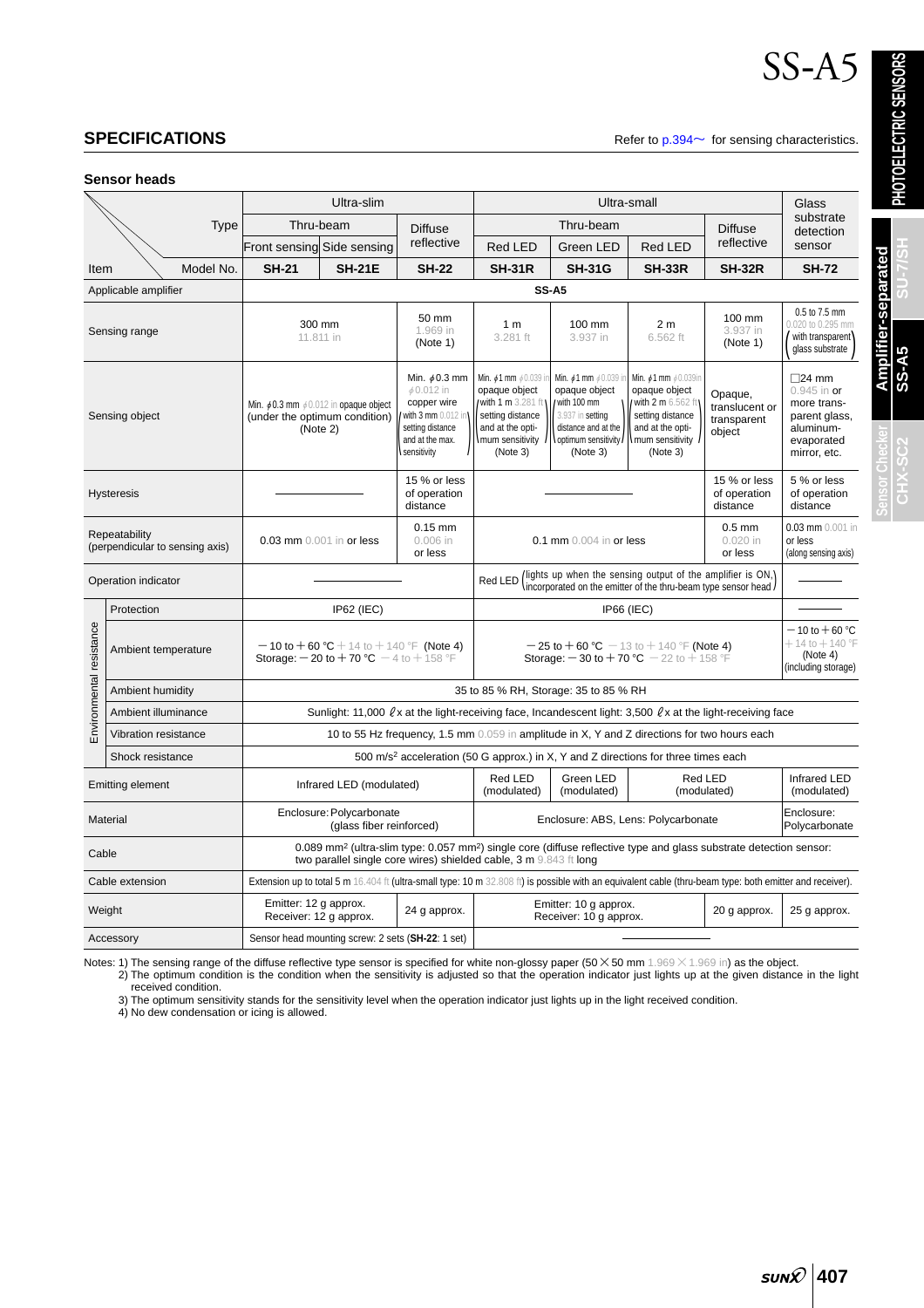## **SPECIFICATIONS**

SS-A5

#### **Amplifier**

|                                               | Type                     | Manually sensitivity set amplifier                                                                                                                                                                                                               |  |  |  |  |  |
|-----------------------------------------------|--------------------------|--------------------------------------------------------------------------------------------------------------------------------------------------------------------------------------------------------------------------------------------------|--|--|--|--|--|
| Item                                          | Model No.                | <b>SS-A5</b>                                                                                                                                                                                                                                     |  |  |  |  |  |
| Applicable sensor heads                       |                          | SH-2□, SH-3□, SH-72                                                                                                                                                                                                                              |  |  |  |  |  |
| Supply voltage                                |                          | 12 to 24 V DC $\pm$ 10 % Ripple P-P 10 % or less                                                                                                                                                                                                 |  |  |  |  |  |
|                                               | Current consumption      | 40 mA or less                                                                                                                                                                                                                                    |  |  |  |  |  |
|                                               | Sensing output           | NPN open-collector transistor<br>• Maximum sink current: 100 mA<br>• Applied voltage: 30 V DC or less (between sensing output and 0 V)<br>• Residual voltage: 1.5 V or less (at 100 mA sink current)<br>0.4 V or less (at 16 mA sink current)    |  |  |  |  |  |
|                                               | Output operation         | Selectable either Light-ON or Dark-ON with the operation mode switch                                                                                                                                                                             |  |  |  |  |  |
|                                               | Short-circuit protection | Incorporated                                                                                                                                                                                                                                     |  |  |  |  |  |
| Self-diagnosis output                         |                          | NPN open-collector transistor<br>• Maximum sink current: 50 mA<br>• Applied voltage: 30 V DC or less (between self-diagnosis output and 0 V)<br>• Residual voltage: 1 V or less (at 50 mA sink current)<br>0.4 V or less (at 16 mA sink current) |  |  |  |  |  |
|                                               | Output operation         | ON under stable sensing condition                                                                                                                                                                                                                |  |  |  |  |  |
|                                               | Short-circuit protection |                                                                                                                                                                                                                                                  |  |  |  |  |  |
| Response time                                 |                          | 1 ms or less                                                                                                                                                                                                                                     |  |  |  |  |  |
|                                               | Operation indicator      | Red LED (lights up when the sensing output is ON)                                                                                                                                                                                                |  |  |  |  |  |
|                                               | Stability indicator      | Green LED (lights up under stable light received condition or stable dark condition)                                                                                                                                                             |  |  |  |  |  |
|                                               | Sensitivity adjuster     | Continuously variable twin adjusters                                                                                                                                                                                                             |  |  |  |  |  |
| Automatic interference<br>prevention function |                          | Incorporated (Two units of sensors can be mounted close together.)                                                                                                                                                                               |  |  |  |  |  |
|                                               | <b>Timer function</b>    | Approx. 40 ms fixed OFF-delay timer, selectable either effective or ineffective                                                                                                                                                                  |  |  |  |  |  |
|                                               | Ambient temperature      | $-$ 25 to + 60 °C $-$ 13 to + 140 °F (No dew condensation or icing allowed), Storage: $-$ 30 to + 70 °C $-$ 22 to + 158 °F                                                                                                                       |  |  |  |  |  |
|                                               | Ambient humidity         | 35 to 85 % RH, Storage: 35 to 85 % RH                                                                                                                                                                                                            |  |  |  |  |  |
| Environmental resistance                      | Noise immunity           | Power line: 240 Vp, and 0.5 $\mu$ s pulse width; Radiation: 300 Vp, and 0.5 $\mu$ s pulse width (with noise simulator)                                                                                                                           |  |  |  |  |  |
|                                               | Voltage withstandability | 1,000 V AC for one min. between all supply terminals connected together and enclosure                                                                                                                                                            |  |  |  |  |  |
|                                               | Insulation resistance    | 20 M $\Omega$ , or more, with 500 V DC megger between all supply terminals connected together and enclosure                                                                                                                                      |  |  |  |  |  |
|                                               | Vibration resistance     | 10 to 55 Hz frequency, 1.5 mm 0.059 in amplitude in X, Y and Z directions for two hours each                                                                                                                                                     |  |  |  |  |  |
|                                               | Shock resistance         | 100 m/s <sup>2</sup> acceleration (10 G approx.) in X, Y and Z directions for three times each                                                                                                                                                   |  |  |  |  |  |
| Material                                      |                          | Enclosure: Heat-resistant ABS, Cover: Polyethersulfone                                                                                                                                                                                           |  |  |  |  |  |
| Cable                                         |                          | 0.2 mm <sup>2</sup> 4-core cabtyre cable, $3 \text{ m}$ 9.843 ft long                                                                                                                                                                            |  |  |  |  |  |
| Cable extension                               |                          | Extension up to total 100 m 328.084 ft is possible with 0.3 mm <sup>2</sup> , or more, cable.                                                                                                                                                    |  |  |  |  |  |
| Weight                                        |                          | 120 g approx.                                                                                                                                                                                                                                    |  |  |  |  |  |
| Accessories                                   |                          | MS-DIN-1 (Amplifier mounting bracket): 1pc., Adjusting screwdriver: 1 pc., Adjuster cap: 1 pc.                                                                                                                                                   |  |  |  |  |  |

### **I/O CIRCUIT AND WIRING DIAGRAMS**

408 *sun* $\hat{x}$ 



#### **I/O circuit diagram Wiring diagram to sensor head**

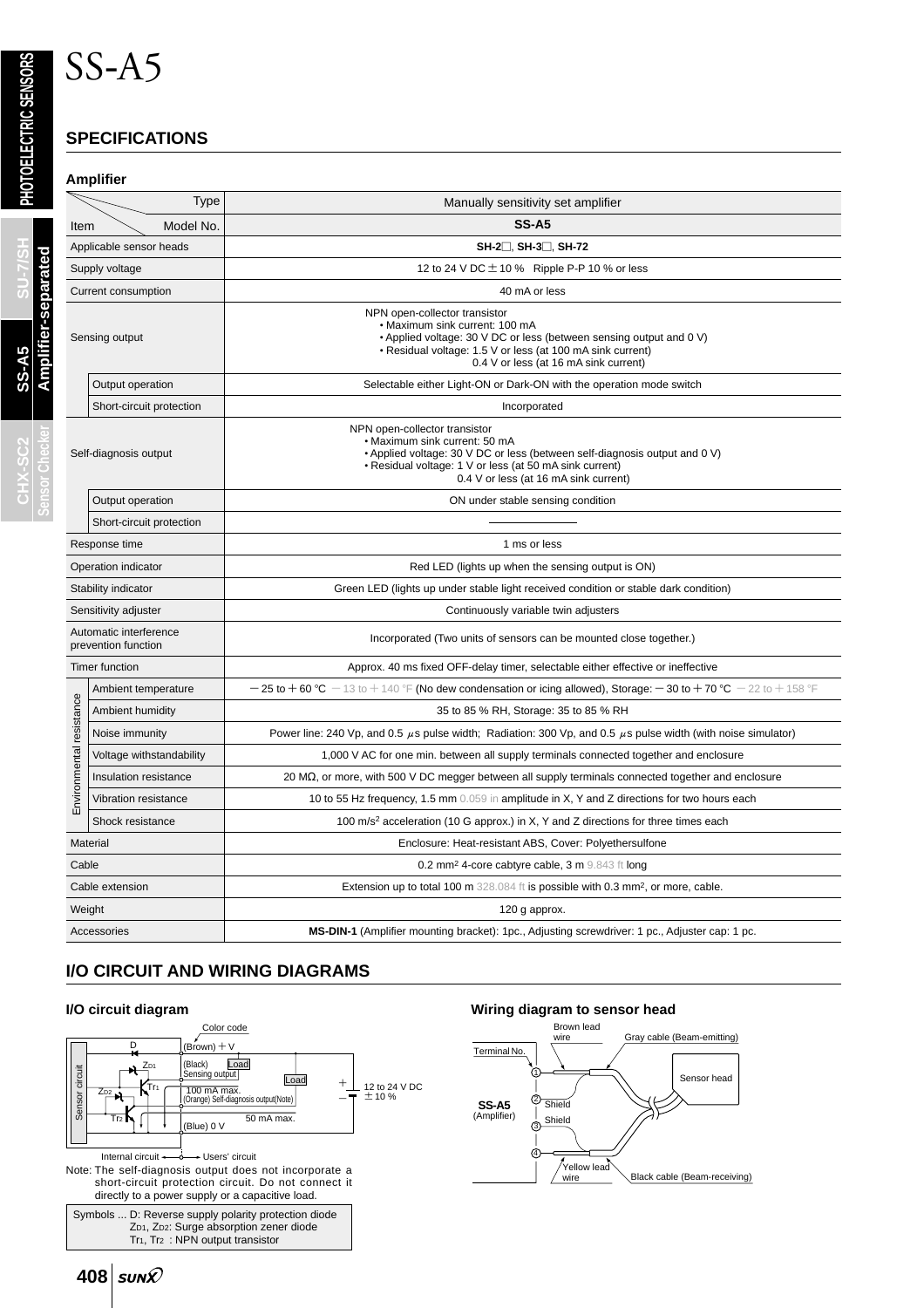#### **PRECAUTIONS FOR PROPER USE** Refer to [p.1135](#page-10-0)~ for general precautions and [p.396](#page-10-0)~ for precautions for sensor head.



This product is not a safety sensor. Its use is not intended or designed to protect life and prevent body injury or property damage from dangerous parts of machinery. It is a normal object detection sensor.

Always use the sensor head and the exclusive amplifier together as a set.

#### **Cable extension for sensor head**

• If the attached sensor head cables need to be extended, use two single core shielded cables of at least equivalent quality.

If a joint terminal or connector is used for extension, refer to the figures below. (The shielded extension cable must be of  $\phi$ 1.45 mm  $\phi$ 0.057 in outer diameter.)



#### **Trimming sensor head cables**

• Trim the ends of sensor head cables as follows.



• In case of the reflective type sensor heads, with two parallel cables, the beam-emitting cable must be longer than the beam-receiving cable as shown below.



Note: Do not solder the cable ends.

**Connection to sensor head**



Note: Close the case cover firmly. Not doing so will weaken the shield cable clamp.

**SS-A5**

**Amplifier-separated**

**Amplifier-separated** 

**CHX-SC2 SU-7/SH**

**Sensor Checker**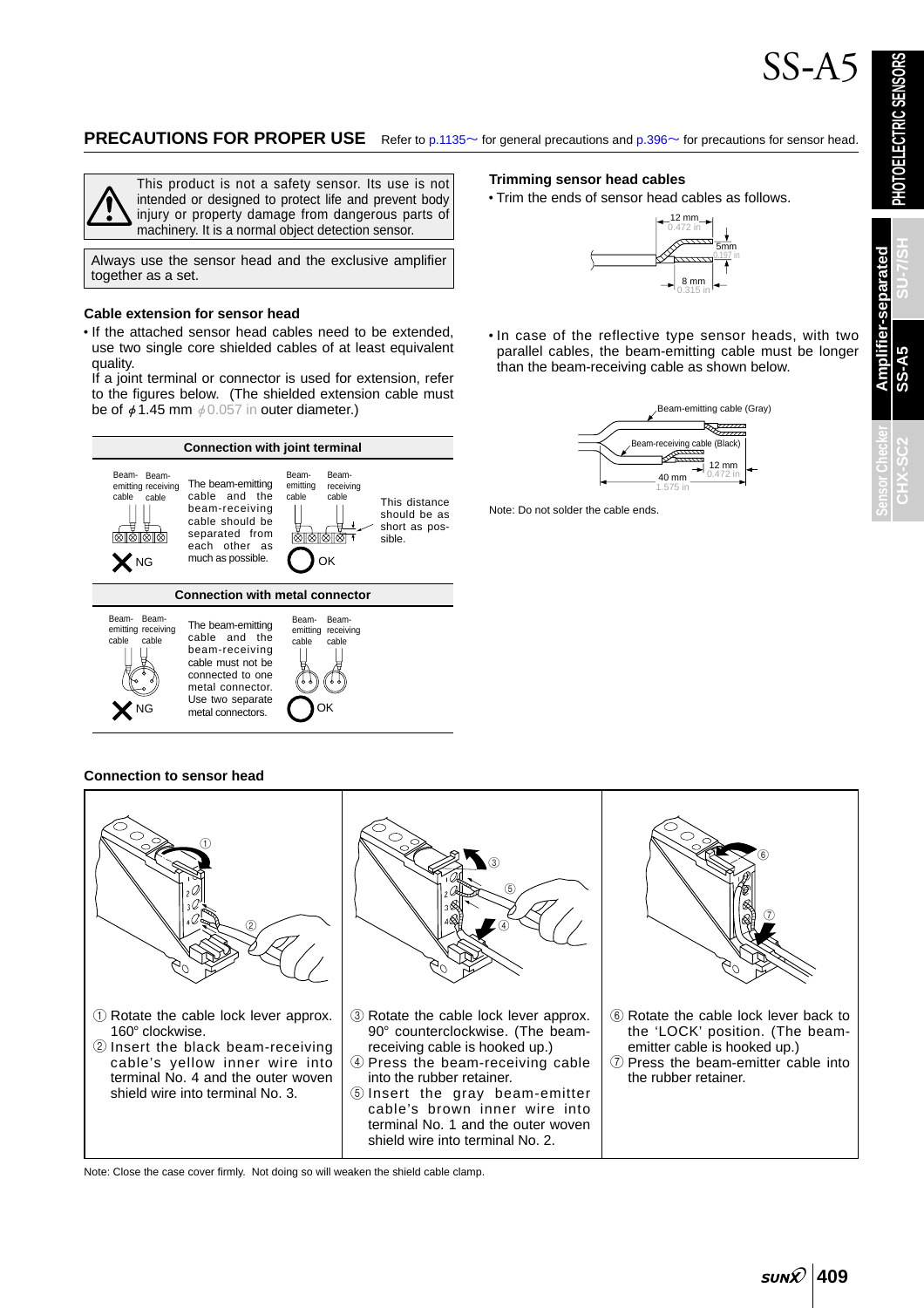#### **PRECAUTIONS FOR PROPER USE** Refer to [p.1135](#page-10-0)~ for general precautions and [p.396](#page-10-0)~ for precautions for sensor head.

#### **Mounting**



- $1$  Fit the front part of the amplifier on the attached amplifier mounting bracket (**MS-DIN-1**) or a 35 mm 1.378 in width DIN rail.
- 2 Press down the rear part of the amplifier on the attached amplifier mounting bracket (**MS-DIN-1**) or the DIN rail to fit it.
- $\mathcal X$  To remove the amplifier, pull the stopper backwards.
- When the amplifier is fixed with screws and nuts, the tightening torque should be 0.58 N m or less.



#### **Wiring**

• The self-diagnosis output does not incorporate a shortcircuit protection circuit. Do not connect it directly to a power supply or a capacitive load.

#### **Others**

• Do not use during the initial transient time (30 ms) after the power supply is switched on.

#### **Self-diagnosis function**

• The sensor checks the incident light intensity, and if it is reduced due to dirt or dust, or beam misalignment, an output is generated.

#### **Time chart**



- $\odot$  The self-diagnosis output transistor stays in the 'ON' state during stable sensing.
- 2 When the sensing output changes, if the incident light intensity does not reach the stable light received level or the stable dark level, the self-diagnosis output becomes OFF. Further, the self-diagnosis output changes state when the sensing output changes from Light to Dark state.
	- (It is not affected by the operation mode switch).
- 3 In case of insufficient beam interruption, there will be a time lag before the self-diagnosis output turns OFF.

#### **Timer operation**

• If the timer operation mode switch is set to 'OFD', approx. 40 ms fixed OFF delay timer operation is obtained. This function is useful if the output signal is so short that the connected device cannot respond.

#### **Operation of timer operation mode switch**



Timer period:  $T = 40$  ms approx.

**Amplifier-separated**

**Amplifier-separated** 

**Sensor Checker**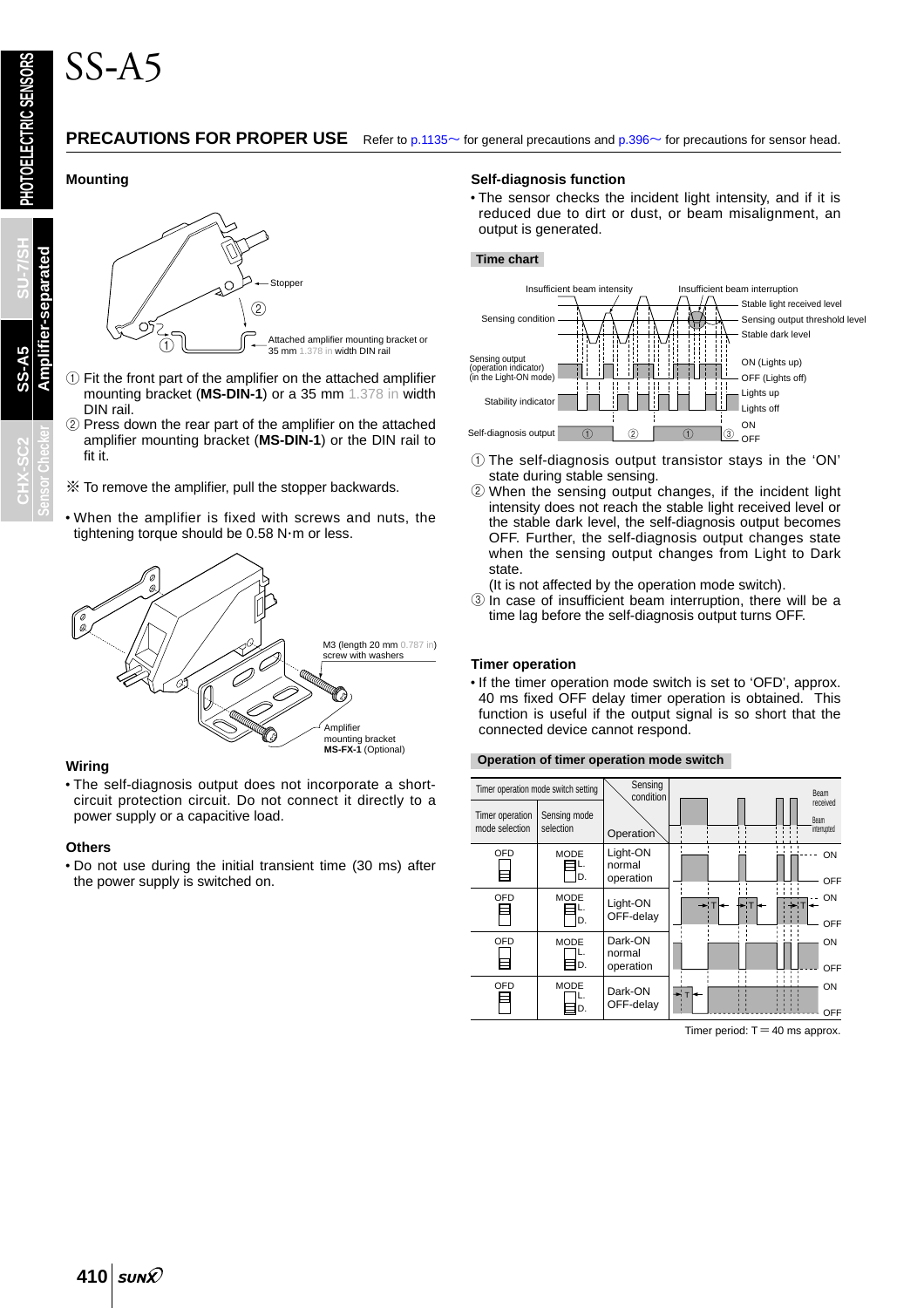**PHOTOELECTRIC SENSORS**

PHOTOELECTRIC SENSORS

**SS-A5**

**CHX-SC2 SU-7/SH**

CHX-S

### **PRECAUTIONS FOR PROPER USE** Refer to [p.1135](#page-10-0)~ for general precautions and [p.396](#page-10-0)~ for precautions for sensor head.

#### **Sensitivity adjustment**

• The **SS-A5** amplifier incorporates a coarse sensitivity adjuster and a fine sensitivity adjuster. The sensitivity adjuster and the adjustment procedure are different depending on whether a coarse setting is to be done or a fine difference is to be sensed. Hence, adjust to the optimum sensitivity as per the procedure given below.





#### **Coarse sensing**

| Step          | Adjustment                                                                                                                                                                                                                                                                                                                      | Coarse<br>sensitivity<br>adjuster          | Fine<br>sensitivity<br>adjuster |
|---------------|---------------------------------------------------------------------------------------------------------------------------------------------------------------------------------------------------------------------------------------------------------------------------------------------------------------------------------|--------------------------------------------|---------------------------------|
| $\circled{1}$ | Set the fine sensitivity adjuster at MAX.<br>and the coarse sensitivity adjuster at MIN.                                                                                                                                                                                                                                        | MIN                                        | MAX                             |
| (2)           | Under the light received condition, turn the<br>coarse sensitivity adjuster gradually<br>clockwise. Find out the point $(A)$ at which<br>the sensor enters the Light state operation.                                                                                                                                           | ON in the light<br>received condition<br>A |                                 |
| (3)           | Under the dark condition, turn the coarse<br>sensitivity adjuster further clockwise until<br>the sensor enters the Light state operation.<br>Once it changes state, turn the coarse<br>sensitivity adjuster gradually coun-<br>terclockwise to determine the point ®<br>where the sensor re-enters the Dark state<br>operation. | OFF in the dark<br>condition<br>®<br>A)    | At MAX.<br>position             |
| $\circled{4}$ | Set the adjuster at the center between the<br>points (A) and (B).                                                                                                                                                                                                                                                               | Optimum<br>sensitivity<br><br>®            |                                 |

#### **Fine sensing**

| <b>Step</b>                    | Adjustment                                                                                                                                                                                                                                                                                                              | Coarse<br>sensitivity<br>adjuster     | Fine<br>sensitivity<br>adjuster                      |
|--------------------------------|-------------------------------------------------------------------------------------------------------------------------------------------------------------------------------------------------------------------------------------------------------------------------------------------------------------------------|---------------------------------------|------------------------------------------------------|
| $\textcircled{\scriptsize{1}}$ | Set the fine sensitivity adjuster at the<br>center and the coarse sensitivity adjuster<br>at MIN.                                                                                                                                                                                                                       | <b>MIN</b>                            | Center                                               |
| (2)                            | Under the light received condition, turn the<br>coarse sensitivity adjuster gradually<br>clockwise until the sensor enters the Light<br>state operation.                                                                                                                                                                | ON in the light<br>received condition | Center                                               |
| (3)                            | Next, turn the fine sensitivity adjuster<br>counterclockwise until the sensor returns<br>to the Dark state operation. Once it<br>changes state, turn the fine sensitivity<br>adjuster gradually clockwise to determine<br>the point (A) where the sensor re-enters<br>into the Light state operation.                   |                                       | ON in the light<br>received condition<br>Center<br>⋒ |
| $\circled{4}$                  | Under the dark condition, turn the fine<br>sensitivity adjuster further clockwise until<br>the sensor enters the Light state operation.<br>Once it changes state, turn the fine sen-<br>sitivity adjuster gradually counterclockwise<br>to determine the point ® when the sensor<br>re-enters the Dark state operation. | Leave at<br>above setting             | OFF in the<br>dark condition<br>@<br>ΈĐ)             |
| (5)                            | Set the fine sensitivity adjuster at the<br>center between the points $(A)$ and $(B)$ .                                                                                                                                                                                                                                 |                                       | Optimum<br>sensitivity<br>A)<br>(B)                  |

## **411**